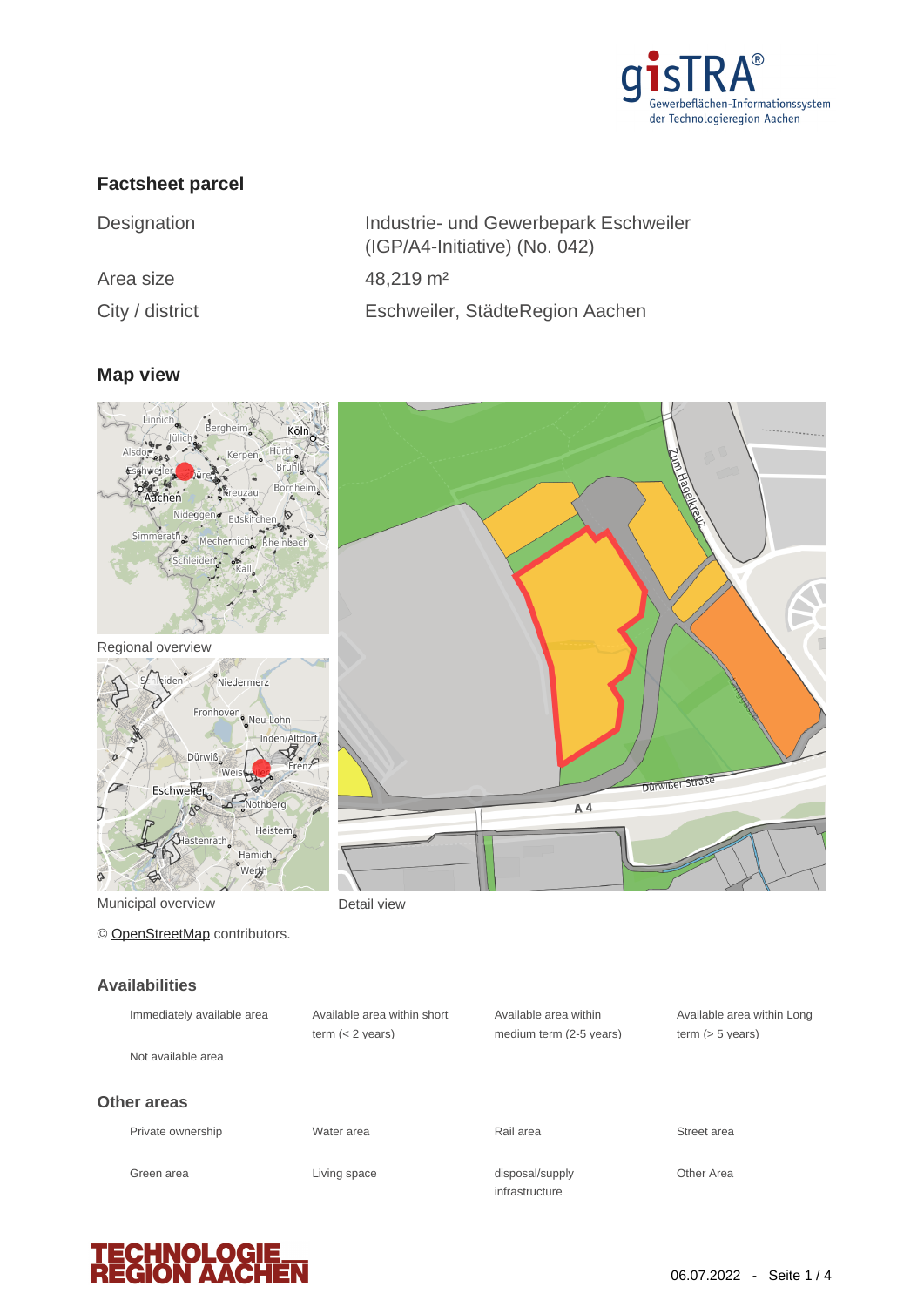

### **Parcel**

| Area size        | 48,219 m <sup>2</sup>                         |
|------------------|-----------------------------------------------|
| Price            | On Demand                                     |
| Availability     | Available area within medium term (2-5 years) |
| Area designation | <b>Commercial zone</b>                        |
| <b>Divisible</b> | Yes                                           |
| 24h operation    | No.                                           |

#### **Commercial zone**

IGP Eschweiler

Thanks to naturally landscaped surroundings with a generous proportion of green spaces people here have a pleasant working atmosphere and the companies have a representative environment. The IGP has an unusual building development concept: three concentric semi-circles form a group around a center. The inner semi-circle is reserved for service companies, the restaurants/bar and hotel trade. The middle ring is intended for smaller and medium-sized commercial enterprises, and the outer ring for industrial companies.

| Location                  | Solitary location                                                               |
|---------------------------|---------------------------------------------------------------------------------|
| Main companies            | Fa. Eukalin, Fa. BYTEC Medizintechnik, Fa.<br>Kraftverkehr Nagel, Mercedes Benz |
| Industrial tax multiplier | 490.00 %                                                                        |
| Price range               | from 75.00 €/m <sup>2</sup> to 75.00 €/m <sup>2</sup>                           |
| Regional important?       | Yes                                                                             |



Erreichbarkeit in 20 Minuten: 759.000 Einwohner

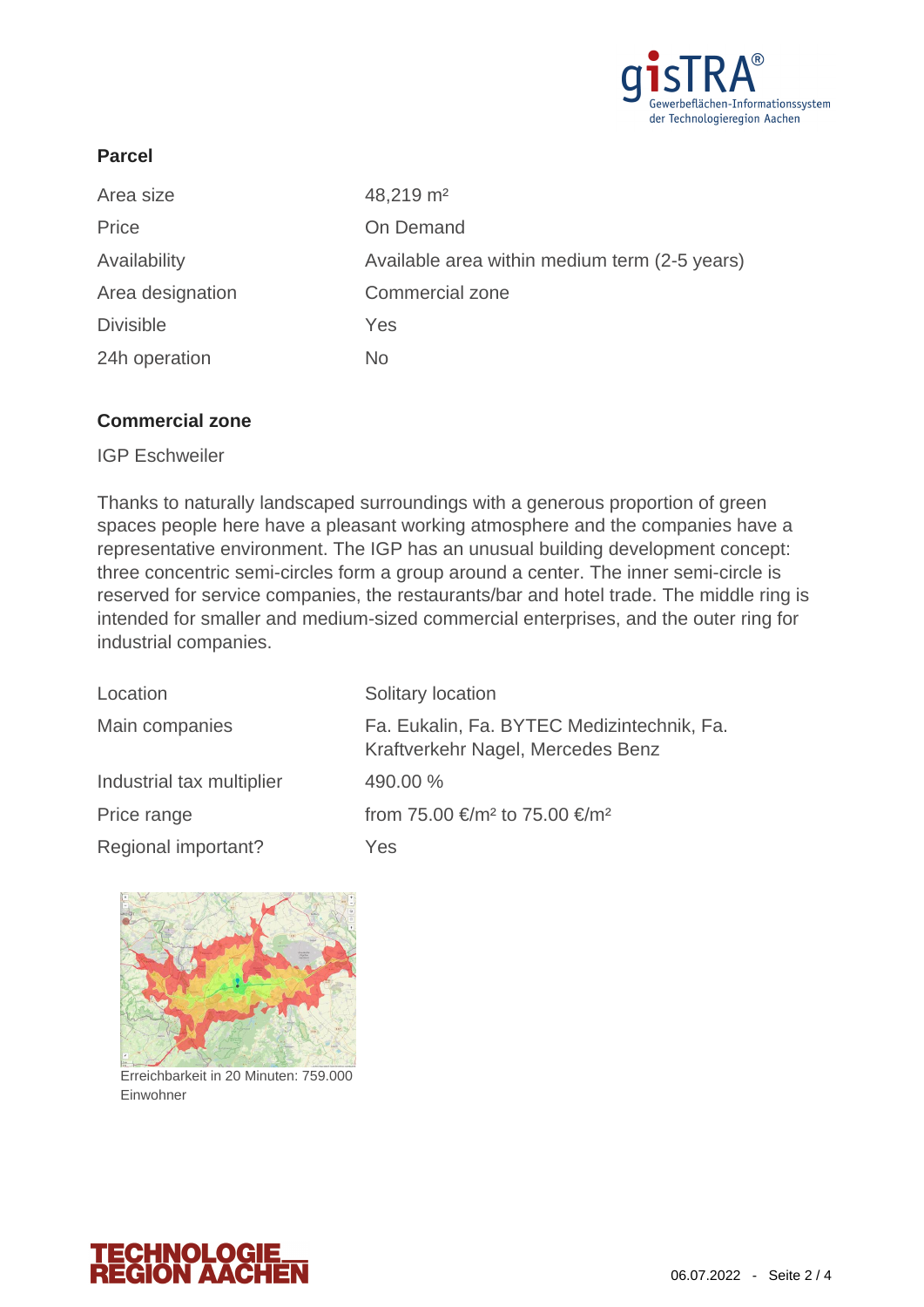

#### **Transport connections**

|                         |                                   | <b>Distance</b> |       |
|-------------------------|-----------------------------------|-----------------|-------|
|                         |                                   | [km]            | [min] |
| Freeway                 | A <sub>4</sub>                    | 0.1             | 2     |
| Highway                 | <b>B264</b>                       | 2.5             | 4     |
| Airport                 | Maastricht-Aachen                 | 52.6            | 31    |
|                         | Köln-Bonn                         | 67.5            | 40    |
| Port                    | Binnenhavenweg Stein (NL)<br>(NL) | 51.2            | 31    |
|                         | Am Godorfer Köln                  | 52.4            | 38    |
| Rail freight            | Aachen-Hbf                        | 18.6            | 16    |
| Railway                 | Köln-Hbf                          | 62.3            | 41    |
| <b>Public transport</b> | Forckenbeckstraße                 | 1.1             | 2     |

#### **Information about Eschweiler**

Eschweiler lies to the north of the Eifel and is embedded in delightful and densely wooded surroundings.

This excellent location provides short distances to the economic areas the Netherlands and Belgium as well as closeness to first class research centres as the RWTH Aachen University, Aachen University of Applied Sciences and Jülich.

Establishing business premises in Eschweiler you will benefit from a peaceful industry location offering an individual flair of sights surrounded by peaceful green spaces reminding of the history and local stories.